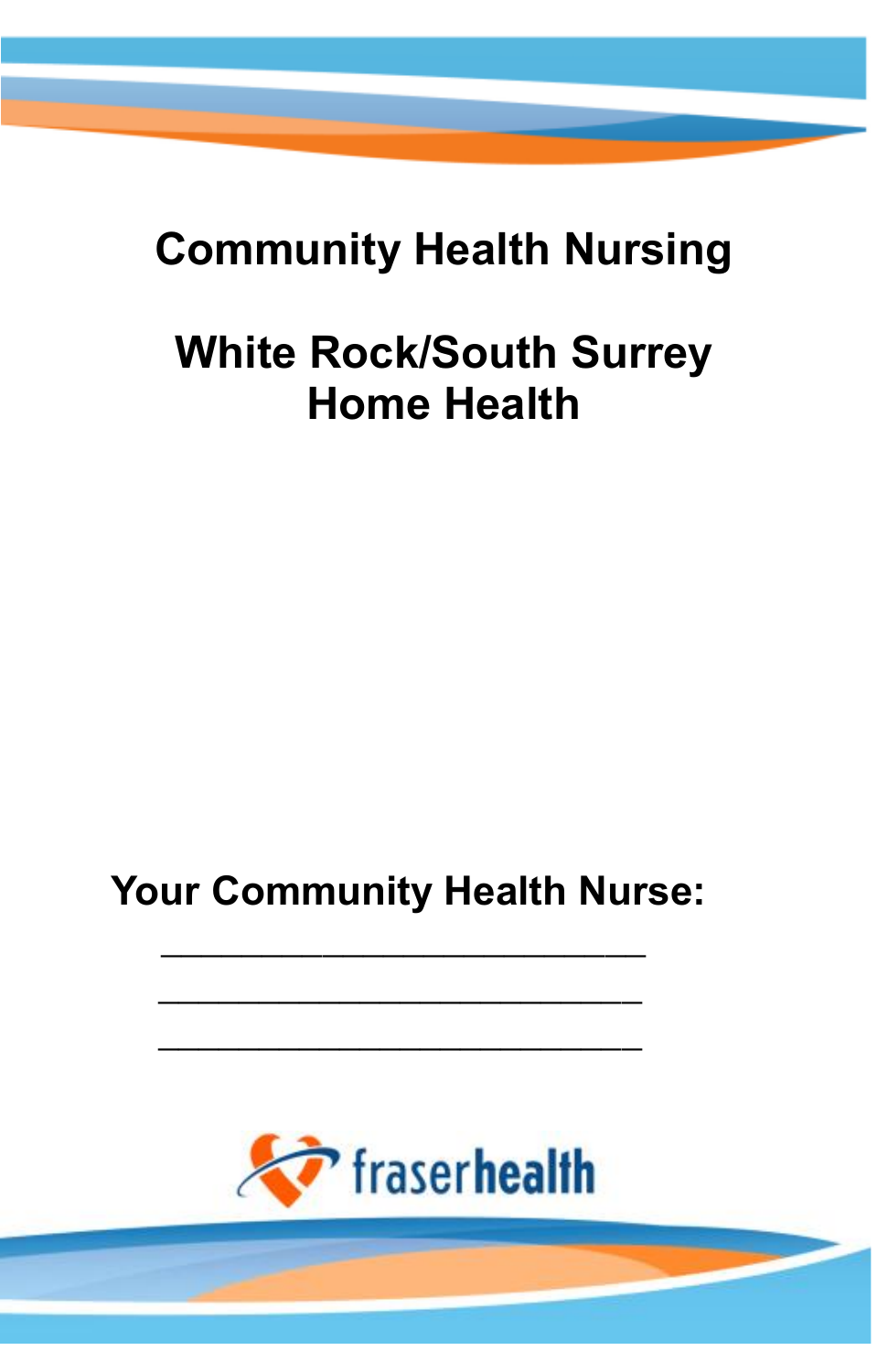## **Welcome to White Rock & South Surrey Home Health**

#### **Specialized Community Services Program (SCSP)**

The Community Health Nurse will help support your independence in your home. We work with you and your family to create your plan of care and help you stay safe at home. We teach you how to manage your own care.

The first visit takes place in your home. Follow up visits may be scheduled in your home or the ambulatory clinic at Peace Arch Hospital.

At each visit the nurse will ask you to say your full name and your date of birth. This is to confirm your identity.

Your Medical Services Plan covers Community Health Nurse visits.

Our goal is to provide patient-centred and wellness focused care for you and your family.

#### **Hours of Service**

Office hours are 8:00am to 4:30pm, 7 days a week.

Visits are made between 8:30am and 9:00pm, 7 days a week, with reduced coverage on weekends, evenings and holidays.

**You must** telephone **604-541-6800** to cancel a visit. If there is no answer please leave a message giving your **Name, and Telephone number.**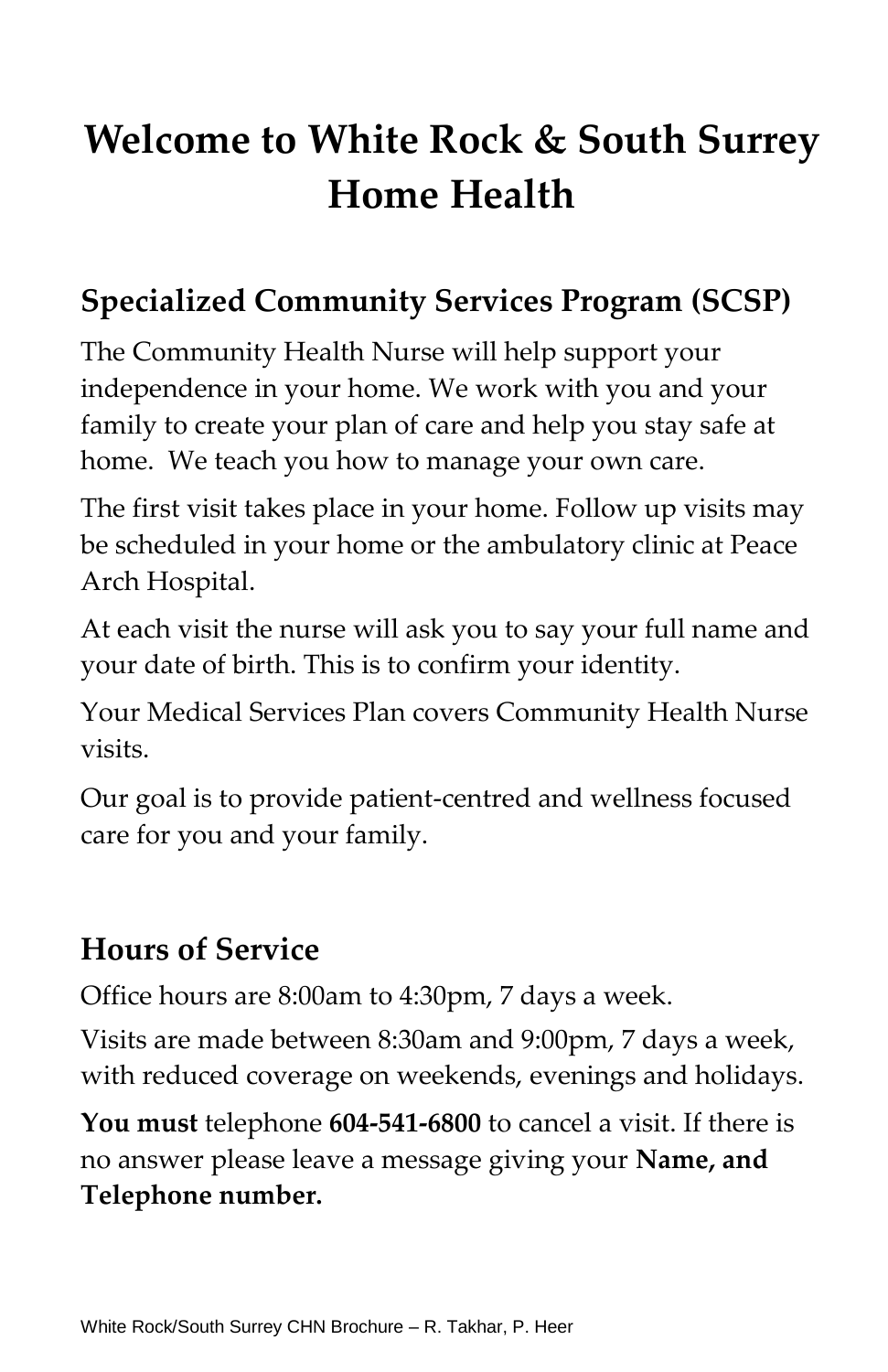What to do between **9:00pm** and **08:30am**, if an unexpected problem happens:

- Contact your family doctor:
- Contact HealthLinkBC Phone: **811** (BC Nurse Line).

#### **In case of an emergency**

#### **Call 911 or go to the nearest emergency department.**

#### **Staff Safety**

WorkSafeBC regulations require:

- No smoking during visits and one hour before your scheduled visit.
- Secure pets so they are not in the area where staff are providing care, such as in a separate room or kennel.
- Nurses must wear shoes in your home.
- Lights are turned on at the entrance to your home after dark.

#### **Please treat staff with respect**

### **Supplies and Equipment**

For the first 2 weeks of home care treatment, Home Health provides the needed medical supplies.

After 2 weeks we will give you a list of supplies you will need to buy for your care to continue. If you have concerns with the cost of supplies please speak with your nurse.